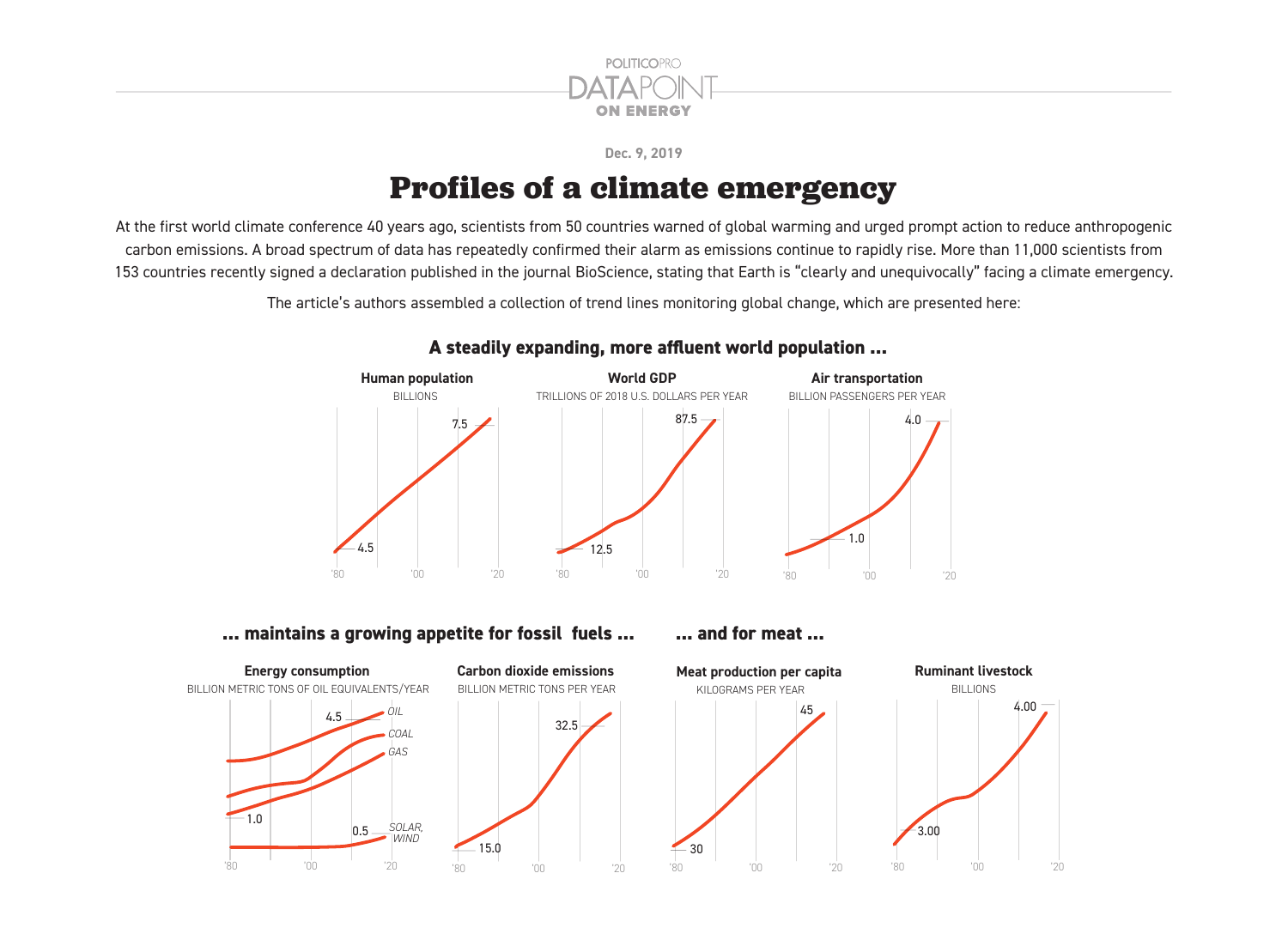#### 340 400 **Atmospheric carbon dioxide** PARTS PER MILLION '80 '00 '20 1,650 **Atmospheric methane** PARTS PER BILLION 1,850 '80 '00 '20 305 **Atmospheric nitrous oxide** PARTS PER BILLION 330 '80 '00 '20

#### **... which boosts the concentration of greenhouse gases in the atmosphere ...**



### **...** that fuel global warming ... **1998 10. In that fuel global warming ... 10. In the set of the set of the set of the set of the set of the set of the set of the set of the set of the set of the set of the set of th**



## **... and other changes in the Earth's biosphere ...**